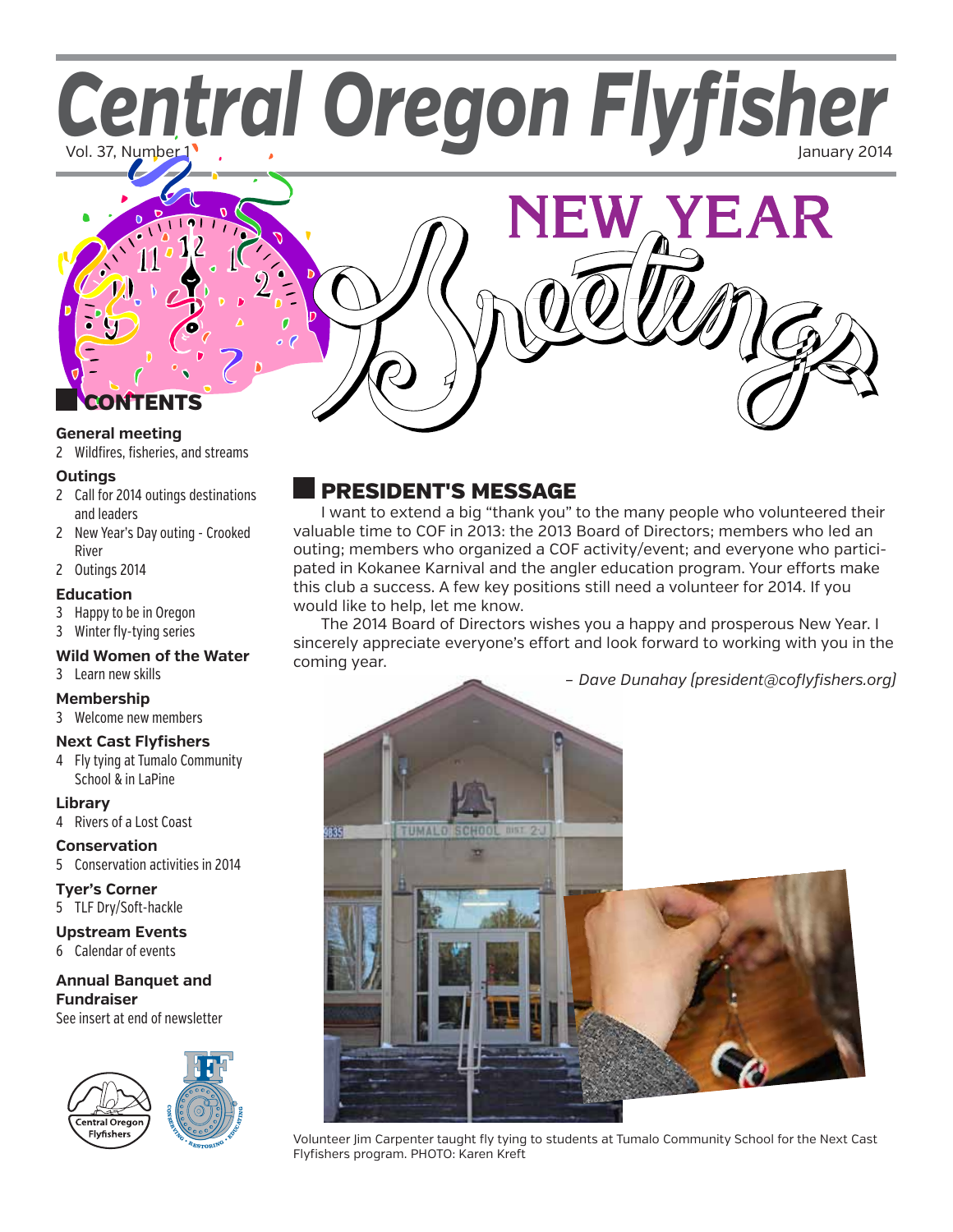# General meeting

Jan 15 | 6:00 P.M. | Bend Senior Center, 1600 S.E. Reed Market Road, Bend

## **Wildfires, fisheries, and streams**

Wildfires are not uncommon to Central Oregon. Fire suppression policies have contributed to more drastic results when wildfires burn out of control. Controversy surrounds current policies regarding fuel reduction, forest thinning, and salvage logging after fires. Fires clearly have the potential to impact our streams and fisheries.

George Wuerthner is an ecologist with interests in conservation history and biology. He has worked as a wilderness ranger, biologist, and range conservationist for the federal government. More recently, he has been a university instructor, photography instructor, consulting biologist, and wildlife policy analyst. He edited the book Wildfire, a compendium of spectacular photography that includes more than 40 contributions from authors.

Wuerthner's program will provide general perspectives on wildfires and help us to understand the important role that wildfires play in stream and fisheries health.

# **NOUTINGS**

## **Call for 2014 outings destinations and leaders**

Your outings coordinator would like to hear from you! Which outings are most desired in 2014? What destinations would you like to go to? I am also seeking members who are willing to offer, organize, and lead COF outings during the coming year. Experienced trip leaders are encouraged to again volunteer their valuable and much appreciated services to the club membership. Club members who have never organized and led a fishing outing, but have the knowledge and skills to introduce others to a new fishing destination, are strongly encouraged to become a trip leader. If you are interested in sharing your ideas or acting as a 2014 outing leader, feel free to contact me at the monthly meeting, by phone (541-549-2072) or email (outings@ coflyfishers.org).

*– Eric Steele, Outings Coordinator*

## **New Year's Day outing - Crooked River**

Jan 1 | Meet at Jake's Diner at 9:00 A.M. | Leader: Terri Grimm

Meet at Jake's Diner on the east side at 9 A.M., have breakfast with fellow COF members, and decide if the trip to the river is for you. If there's no snow, temperatures are above freezing, and the roads are clear, this trip is on. **Be sure to get your 2014 license before-**

| <b>OUTINGS 2014</b> |            |                                                |                             |  |  |  |  |
|---------------------|------------|------------------------------------------------|-----------------------------|--|--|--|--|
| <b>Month</b>        | <b>Day</b> | <b>Destination</b>                             | <b>Leader</b>               |  |  |  |  |
| lan                 |            | Terri Grimm<br><b>Crooked River</b>            |                             |  |  |  |  |
| Mar                 | TBA        | <b>Owhyee River</b>                            | Lee Ann Ross                |  |  |  |  |
| Jun                 | 6, 7, 8    | Prineville Reservoir                           | <b>Betsy Brauer Mullong</b> |  |  |  |  |
| Jun                 | $19 - 25$  | <b>Upper Roque River</b><br><b>Eric Steele</b> |                             |  |  |  |  |
| lul                 | TBA        | East Lake                                      | Quentin Stanko              |  |  |  |  |
| Sep/Oct             | TBA        | <b>Lower Deschutes River</b>                   | <b>Robert Gentry</b>        |  |  |  |  |

**hand.** After breakfast, meet at Big Bend Campground between 11:00 and 11:30 A.M. Fish for a couple of hours, gather around the campfire for hot chocolate and cookies, and get home before dark. For more information about the outing, flies, and gear, contact Terri Grimm (tgrimm@sonatainc.com). On the morning of New Year's Day, you can reach Terri at 541-350-0194 (cell).

# **EDUCATION**

## **Happy to be in Oregon**

My wife, Pattie, and I are new to Oregon. We arrived about this time last year from the Fort Worth area of Texas. There are not any trout streams near Fort Worth, so I traveled to New Mexico a couple of times each year to fish. The trip took a day and a half one way. Due to some changes in our family situation, we decided to move to Bend, and it was a great decision. I joined COF and jumped into the winter fly-tying sessions. The Crooked River outing was really great. This past sum-

*continued*

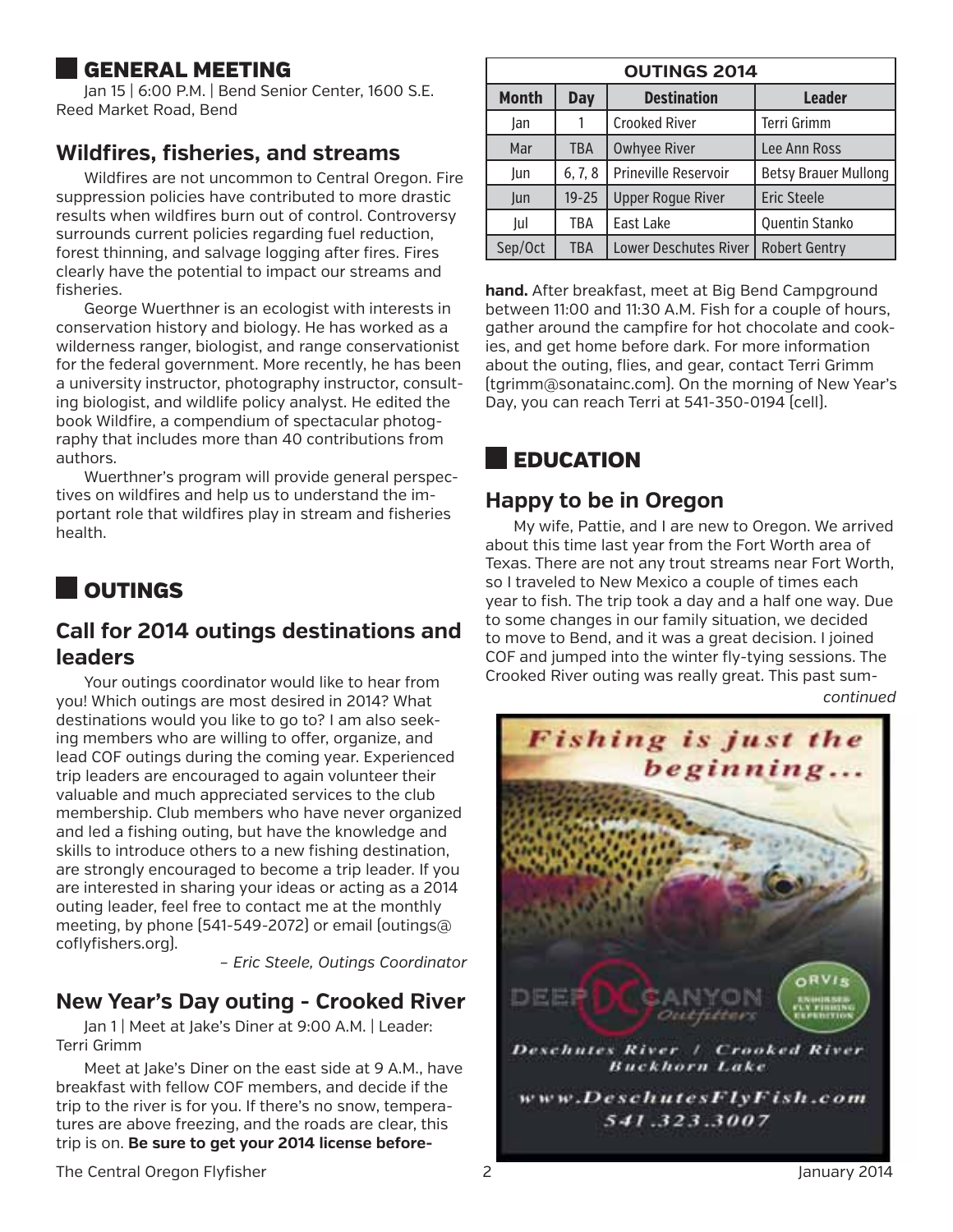mer, I became acquainted with Fall River, East Lake, North Twin, Hosmer Lake and Metolius River.

I have always made things with my hands: guitars, banjos, mandolins, gunstocks, fly rods, fishing nets, and furniture. While living in Arizona, I was on the Arizona Fly Casters board of directors. I led rod-building activities, introduced net building to club members, and helped with other classes and outings.

As education chair, I will focus on introductory flyfishing education. During the January 2014 pre-meeting education session, I will show the net-building process I have developed. There will be completed nets and examples of nets in progress. Advanced woodworking skills are not required to build your own landing net.

I will offer net-building classes later in the year. Members only please. Cost will be based upon materials. Details to be announced.

*– Steve Stevens (education@coflyfishers.org)*

## **Winter fly-tying series**

It's finally here—the COF Winter Fly Tying Series! Classes will be held every Tuesday, 6:00 P.M., at the Bend Senior Center, beginning January 7.

I will lead the first class and present a classic Sparkle Dun, a fly I use a lot. This style of fly can represent any mayfly by changing sizes and color. I tied this fly last year, but have had several requests to show the fly again. As I write this, I'm still trying to determine the second fly—stay tuned.

This is a great opportunity to re-stock your fly box with effective, fishy flies. Each session will be led by a guest tyer who will provide instruction for two flies, and time will be available to tie several of each pattern. I try to provide a pattern sheet in advance so you can decide whether you'd like to attend.

Please let me know if you plan to attend to ensure enough materials are available. Cost is \$5 per session to offset the room and materials. Just bring your vise, tools and thread. The club will provide the rest. Hope to see you!

> *– John Kreft (503-559-3811 or jckreft@gmail.com)*

# Wild Women of the Water

#### **Learn new skills**

Winter is a wonderful time for Wild Women to take a few classes to reinforce skills or acquire new ones. Local fly shops offer classes for casting, entomology, and fly tying. Check their websites for details. Attend the COF Tuesday night fly-tying series to learn about patterns that can be used all season.

*– Kari Schoessler (wildwomen@coflyfishers.org)*

#### **MEMBERSHIP**

Gary is helping me get up to speed on all of my responsibilities as membership chair. Gary is also developing a secure online database so members can access the current roster, renew their membership, and pay via PayPal. You'll still be able to renew through the mail and pay by cash or check, if you prefer. Membership renewals not post-marked by December 31 will cost \$36. Wishing you all a year of fantastic fishing in 2014!

*– Tim Schindele (membership@coflyfishers.org)* 

 Joe and Jan Burda Welcome New MembersRichard & Shirley Olsen Steve & Patti Shelton

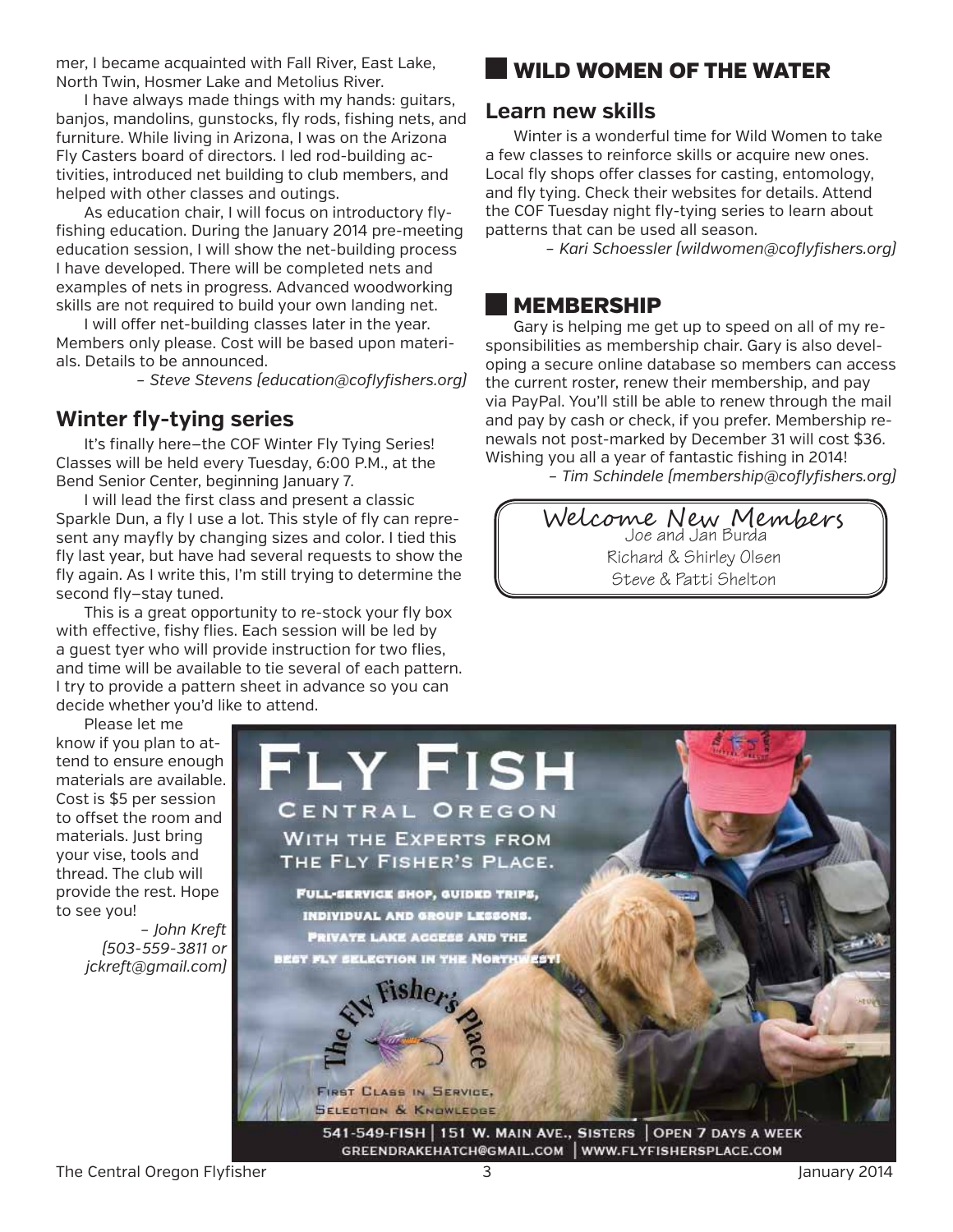# next cast flyfishers

## **Fly tying at Tumalo Community School and in LaPine**

Happy New Year! The Next Cast Flyfishers are in full swing. In January, students will complete our fly-tying elective course at Tumalo Community School. We started the course with hopes of completing several different fly patterns and styles. With about only an hour of instruction each week, students will tie fewer patterns. Students have learned about the tools and equipment used in fly tying and a variety of materials and techniques. They seem to like flies that require only two or three materials and steps! They will finish the course this month with their fly boxes filled with chironomids and Griffiths Gnats.

In January, a new group of young fly fishers in La Pine will begin meeting to learn the basics of fly fishing, fly tying, and entomology. The group will meet at La Pine High School under the leadership of Brad Emery. The first sessions will be held indoors with several outings planned as weather allows. The course will cover knots, casting, equipment, and a general introduction to fly fishing. We will announce the schedule and ask for volunteers as needed. There will be a variety of activities for you to choose from; we encourage anyone and everyone to volunteer to assist the students! We will post class details on the COF Calendar.

Please let me know if you have any questions or need additional information. Karen Kreft (503-409- 0148 or nextcast@coflyfishers.org).

*- Karen Kreft* 





## **Rivers of a Lost Coast**

This award-winning documentary is narrated by actor Tom Skerritt.

"In 1974 an article titled *The World's Best* appeared in the pages of *Sports Illustrated* and forced the off-kilter fly angler Bill Schaadt into the national spotlight. Schaadt, already a Russian River legend, was at the center of a competitive,

often-ungentlemanly angling culture. In the 1940s and 50s, California's coastal fly fishing was a collection of innovative cutthroat anglers who just happened to be some of the best fishermen on the planet. But shortly after news of this amazing culture hit the press, the once vibrant rivers that gave birth to the devoted culture were undergoing serious, even irreversible damage. By the early 80s, these mystical waters had become the "Rivers of a Lost Coast".

Using never before seen footage, vintage photos, archival headlines and exclusive interviews, *Rivers of a Lost Coast* shows a side of California most people never knew existed. With narration by the great conservationist Tom Skerritt and interviews with legendary anglers Lani Waller, Russell Chatham, Frank Bertaina, Hal Janssen and a host of other under-the-radar steelheaders, *Rivers of a Lost Coast* reminds us of the ever increasing importance of wild fish in wild rivers."

If you are not a cold weather fly fisherman/fisherwoman this DVD is a great way to be an "armchair" outdoors person during the winter months. This DVD and other materials will be available at the library table during the January COF general meeting. Stop by, look

*continued on next page*



The Central Oregon Flyfisher 1988 and 2014 and 2014 and 2014 and 2014 and 2014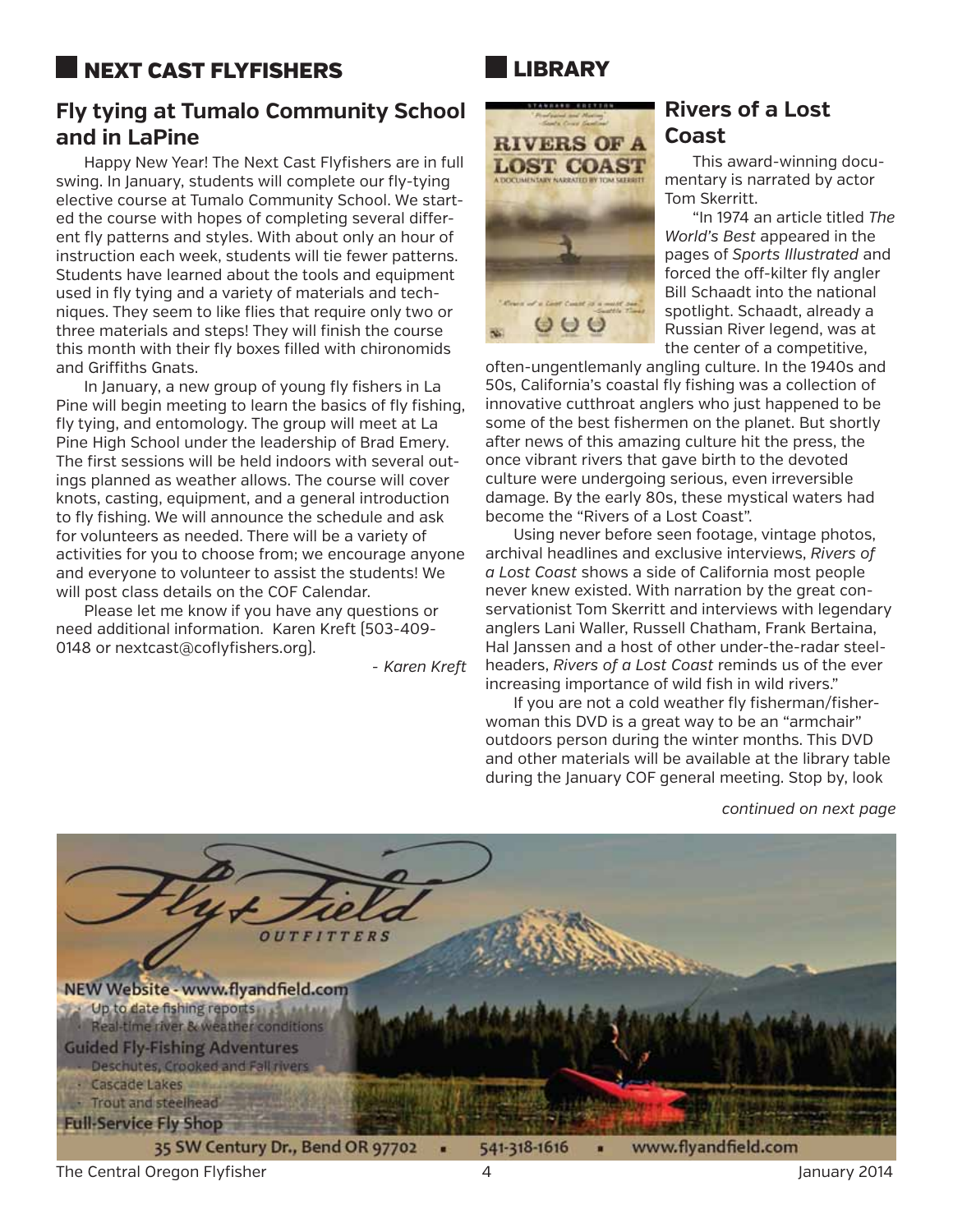things over, and check out any items that strike your fancy.

*John Tackmier, Librarian (541-549-6252)*

## **CONSERVATION**

#### **Conservation activities in 2014**

When someone joins COF or renews their membership, they often cite "conservation" as a reason for becoming a member. As the new COF conservation chair, I interpret this to mean participation in conservation activities. COF has had conservation activities in the past. I hope to increase the number of activities over the next two years.

I have approached ODFW, Deschutes Land Trust, and Upper Deschutes Watershed Council to learn about projects that could use our help. What would you like to do? Do you know about projects we could work on? Do you know of a section of river or lake that needs to be cleaned up or otherwise could use our help? Is your favorite spot being loved to death? Let me know if you have some ideas or preferences.

A study was recently conducted to understand the common beliefs held by Oregonians on a variety of topics: education, healthcare, environment, business development, etc. A number of organizations and government agencies are looking at the results, available at: http://oregonvaluesproject.org/.

Oregonians ranked environment very high in their values. Two of the top five, and three of the top ten values are environmental in nature. The majority of Oregonians would sacrifice economic development if it came at the expense of the environment. That's great news for a fishing club. Hopefully our elected leaders will take this to heart.

*– Yancy Lind (conservation@coflyfishers.org)* 



LIND | WHITE GROUP Yancy Lind Eric White *&*  Financial Planning & Investment Management

# **Merrill Lynch Wealth Management<sup>®</sup> PROUD SUPPORTERS OF COF** 541-312-6821 | yancy\_lind@ml.com

## tyer's corner

Now is the time to fill our fly boxes and plan for the coming season. Talk to friends and guides to discover new water and find new flies that work and are easy to tie. And remember fly-tying sessions every Tuesday evening. I developed this month's pattern while fishing soft hackles dry. Keeping the fly afloat was a problem, especially when fishing heavier water. Winding a size 20 or smaller dry fly hackle through the thorax two times fixes the problem. And there's a bonus: the dry fly hackle keeps the soft hackle feather from flattening along the body, and the fly stays dry longer. Good luck and good hunting.

*– Jerry Criss (541-536-3581 or tlfly44@msn.com)*

## **TLF Dry/Soft-hackle**



**Hook:** #8 to #20 dry fly hook (102Y shown in photo) **Thread:** color to match hatch, 8/0 to 14/0 **Body:** dry fly dubbing to match hatch **Ribbing:** any light-colored thread

**Dry Hackle:** grizzly, two

turns

**Thorax:** Ice dub, tan **Soft Hackle:** partridge or shades of dun **Head:** tying thread.

- 1. Lock in the thread at the hook point, wrap to above the barb, and tie in the ribbing material.
- 2. Dub the body forward about  $\frac{3}{5}$  of the way.
- 3. Bring the rib forward, winding it opposite the body so it shows better and tie it off.
- 4. Tie in the dry hackle and let it hang. Wrap in the thorax three to four wraps, and wrap the dry fly hackle through the thorax.
- 5. Add two or three wraps of the soft-hackle and form a neat head.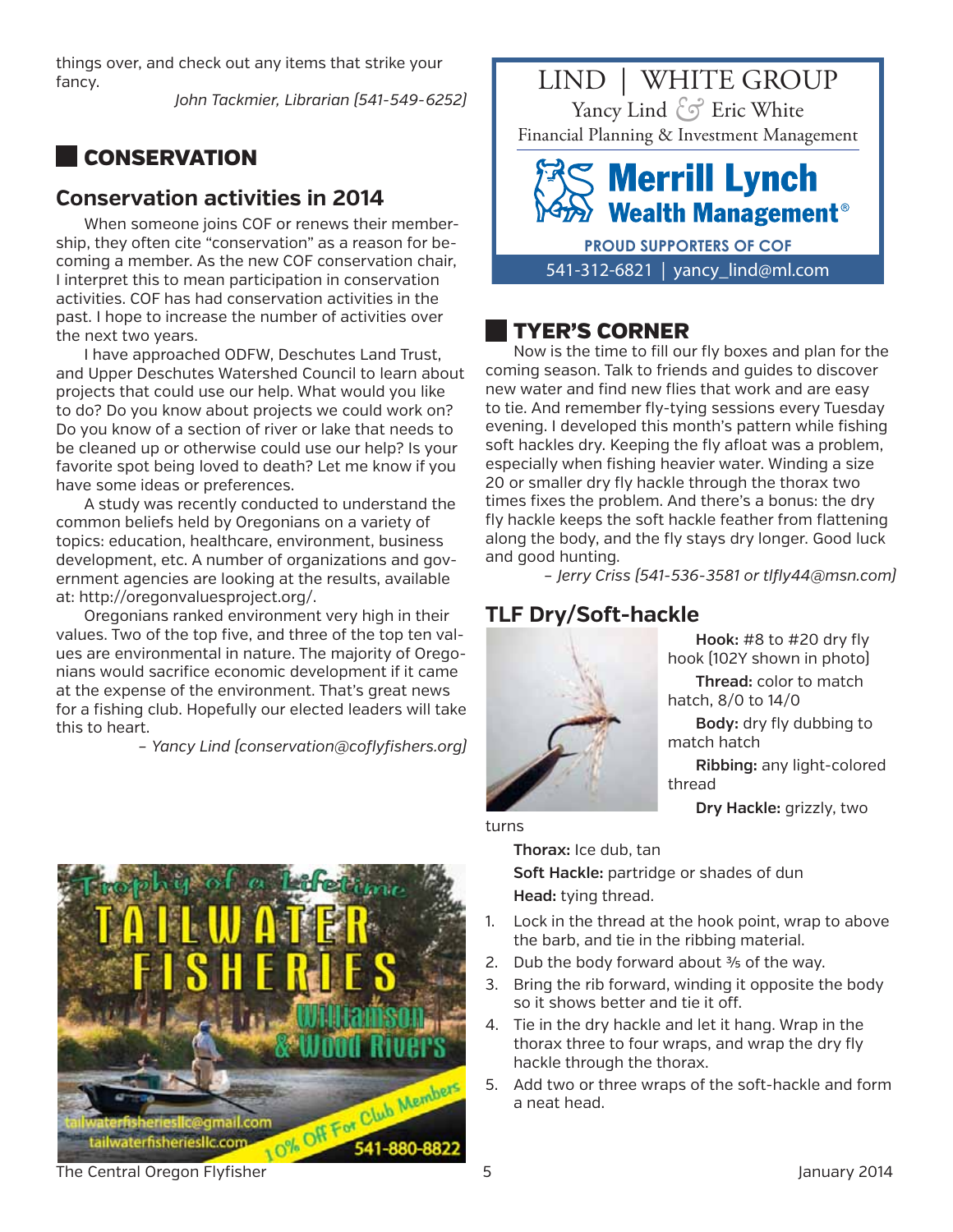#### **Central Oregon Flyfishers Upstream Events 2014**

| <b>Date</b>    | Time              | <b>Activity</b>                      | Location                    | Contact                                   |  |
|----------------|-------------------|--------------------------------------|-----------------------------|-------------------------------------------|--|
| <b>JANUARY</b> |                   |                                      |                             |                                           |  |
| Jan 1          | $9:00 \text{ am}$ | <b>OUTING</b> - Meet at lake's Diner | <b>Crooked River</b>        | Terri Grimm [541-350-0194]                |  |
| Jan 2          | $6:30$ pm         | monthly board meeting                | <b>Environmental Center</b> | Dave Dunahay (president@coflyfishers.org) |  |
| Jan 7          | $6:00 \text{ pm}$ | fly-tying series                     | <b>Bend Senior Center</b>   | John Kreft (jckreft@gmail.com)            |  |
| <b>Jan 15</b>  | $6:30$ pm         | general meeting                      | <b>Bend Senior Center</b>   | Dave Dunahay (president@coflyfishers.org) |  |
|                |                   |                                      |                             |                                           |  |

#### **IN THE FUTURE**

|         | <b>Mar 6-9</b> Central Oregon Sportsmen's Show, Deschutes County Fair & Expo Center |
|---------|-------------------------------------------------------------------------------------|
| Mar 7-9 | Northwest Fly Tying and Fly Fishing Expo, Linn County Expo Center, Albany, OR       |



**2014 COF Board Members: Dave Dunahay** President **Vacant** Vice President **Joe Wierzba** Treasurer **Cliff Price** Secretary **Mike Tripp** Programs **Debbie Norton** Banquet **John Tackmier** Library **Eric Steele** Outings **Karen Kreft** Next Cast Flyfishers **Kari Schoessler** Wild Women of the Water **Lee Ann Ross** Director at Large **Tim Schindele** Membership **Vacant** Raffle **Steve Stevens** Education **Frank Turek** Kokanee Karnival **Yancy Lind** Conservation

**Membership application available from: http://www.coflyfishers.org**  For advertising information, call Mike Shadrach at 541-678-5717.





An active member club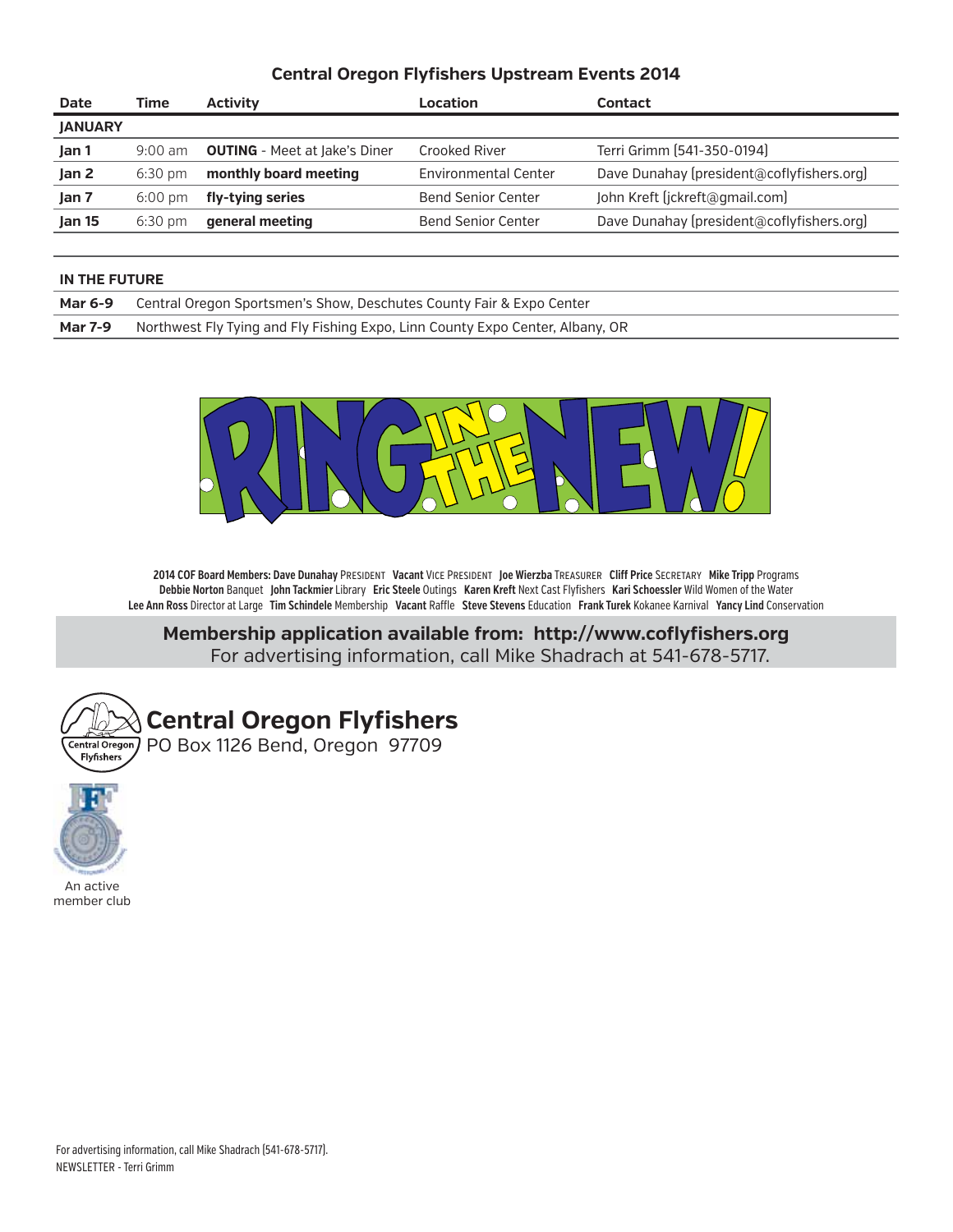

# **Annual Banquet** and **Fundraiser**

# **Saturday • March 15, 2014 • 5:30 P.M. Riverhouse Convention Center**

**BEFORE February 17** - \$37 per person & automatic entry in the early bird fly-rod drawing **February 17 to March 9** - \$42 per person (no dinner sales after March 9) Questions? Contact Debbie Norton (503-510-2767).

Attend COF's primary fundraising event to support the Kokanee Karnival Youth Education Program, Next Cast Flyfishers program for older youth, conservation program, habitat restoration efforts, club activities, and membership services. Join the fun and dine on fine, delicious food. Have an exciting time with the raffle, pick up some high-quality flies or unique family items in the silent auction, and bid on great opportunities at the live auction. Take advantage of the early bird registration; save \$5 and be automatically entered in the fly-rod drawing. You may purchase raffle tickets in advance using the registration form (six tickets for \$5). Registration form and directions to River House Convention Center on reverse.

# MENU

A no-host bar will be available. You may bring your own wine. Garden Salad Mixed greens, vegetables & sliced rolls with butter Entrée Fresh vegetable medley & starch with your choice of: Garlic & herb marinated chicken with sun dried tomato basil cream sauce **OR** Grilled top sirloin served with a wild mushroom demi **OR** Vegetarian seasonal butternut squash ravioli served with vegetables & a roasted red pepper cream sauce

Dessert Chef 's dessert